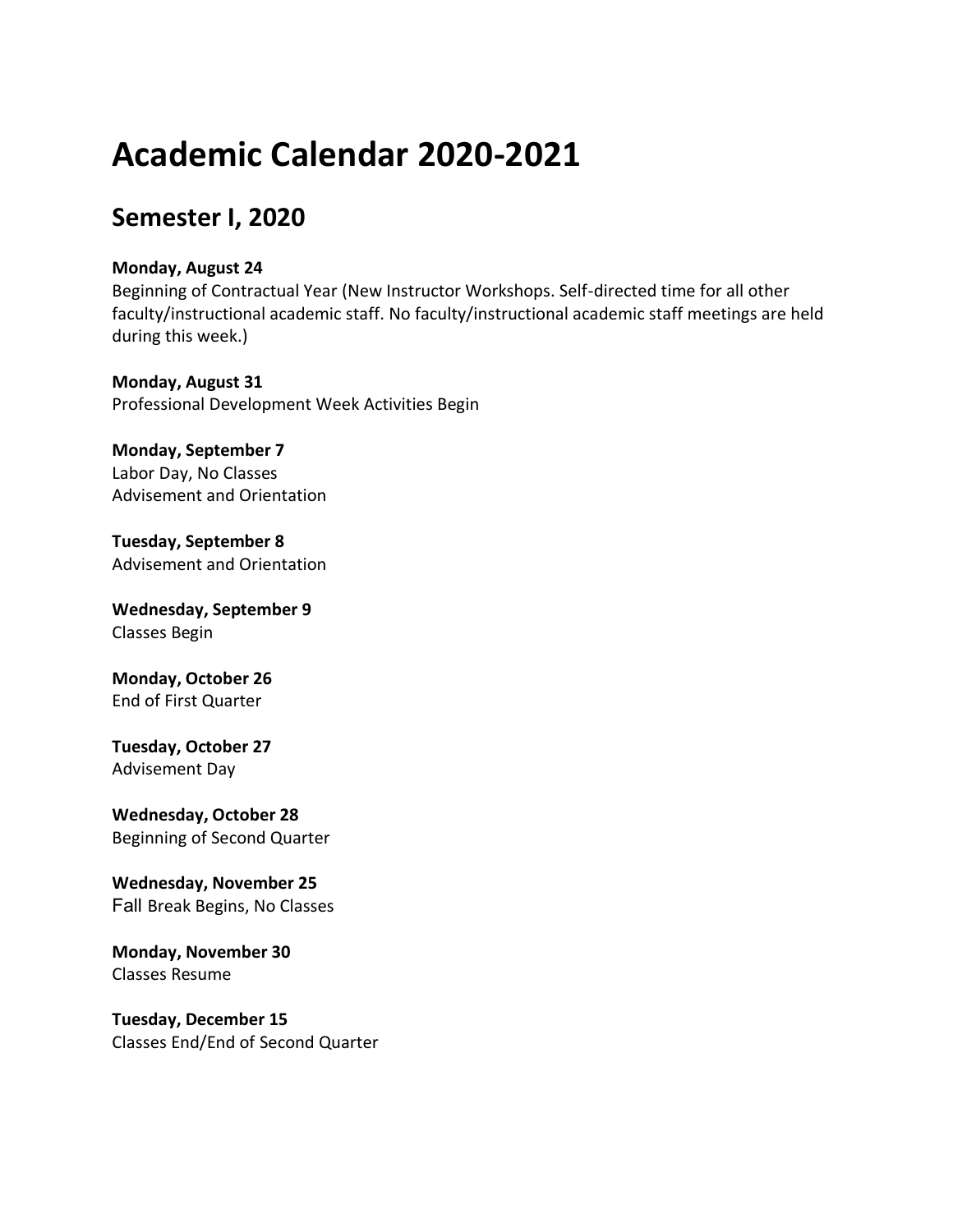**Wednesday, December 16** Evaluation Week Begins

**Saturday, December 19** Commencement

**Tuesday, December 22** Evaluation Week Ends

**Thursday, January 7, 2021** Contractual Semester Ends (For Faculty/Instructional Academic Staff on Semester Contract)

#### **WinTerm, 2021**

**Monday, January 4** WinTerm Classes Begin

**Monday, January 18** Martin Luther King Day, No classes

**Saturday, January 23** WinTerm Classes End

#### **Semester II, 2021**

**Friday, January 8** Contractual Semester Begins (For Faculty/Instructional Academic Staff on Semester Contract)

**Monday, January 11** Professional Development Week Activities Begin for Faculty/Staff

**Monday, January 18** Martin Luther King Day, No classes

**Monday, January 25** Classes Begin

**Friday, March 12** End of Third Quarter

**Note:** Spring Break has been canceled, classes will end on April 28 and evaluation week will end on May 5.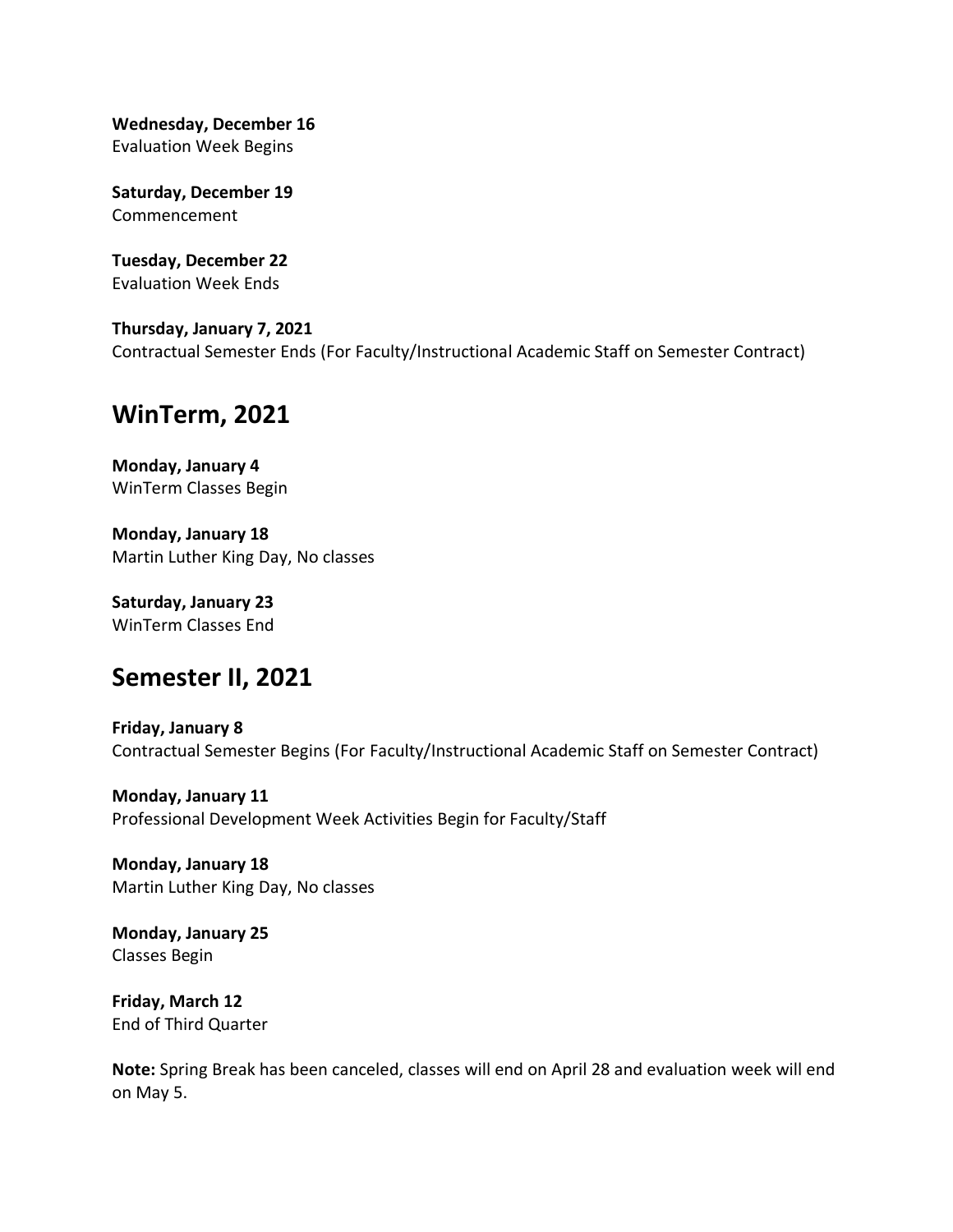**Monday, March 15** Beginning of Fourth Quarter

**Tuesday, March 23** Advisement Day

**Monday, April 5** Spring Holiday, No Classes

**Wednesday, April 28** Classes End/End of Fourth Quarter

**Thursday, April 29** Evaluation Week Begins

**Wednesday, May 5** Evaluation Week Ends

**Saturday, May 8** Commencement

**Sunday, May 23** End of Contractual Year (For Faculty/Instructional Academic Staff)

### **Summer Session, 2021**

**Monday, May 31** Memorial Day, No Classes

**Tuesday, June 1** Pre-Session Classes Begin Ten-Week Session Begins

**Sunday, June 13** Pre-Session Classes End

**Monday, June 14** First Four-Week Session Begins Eight-Week Session Begins

**Monday, July 5** Independence Day, No Classes